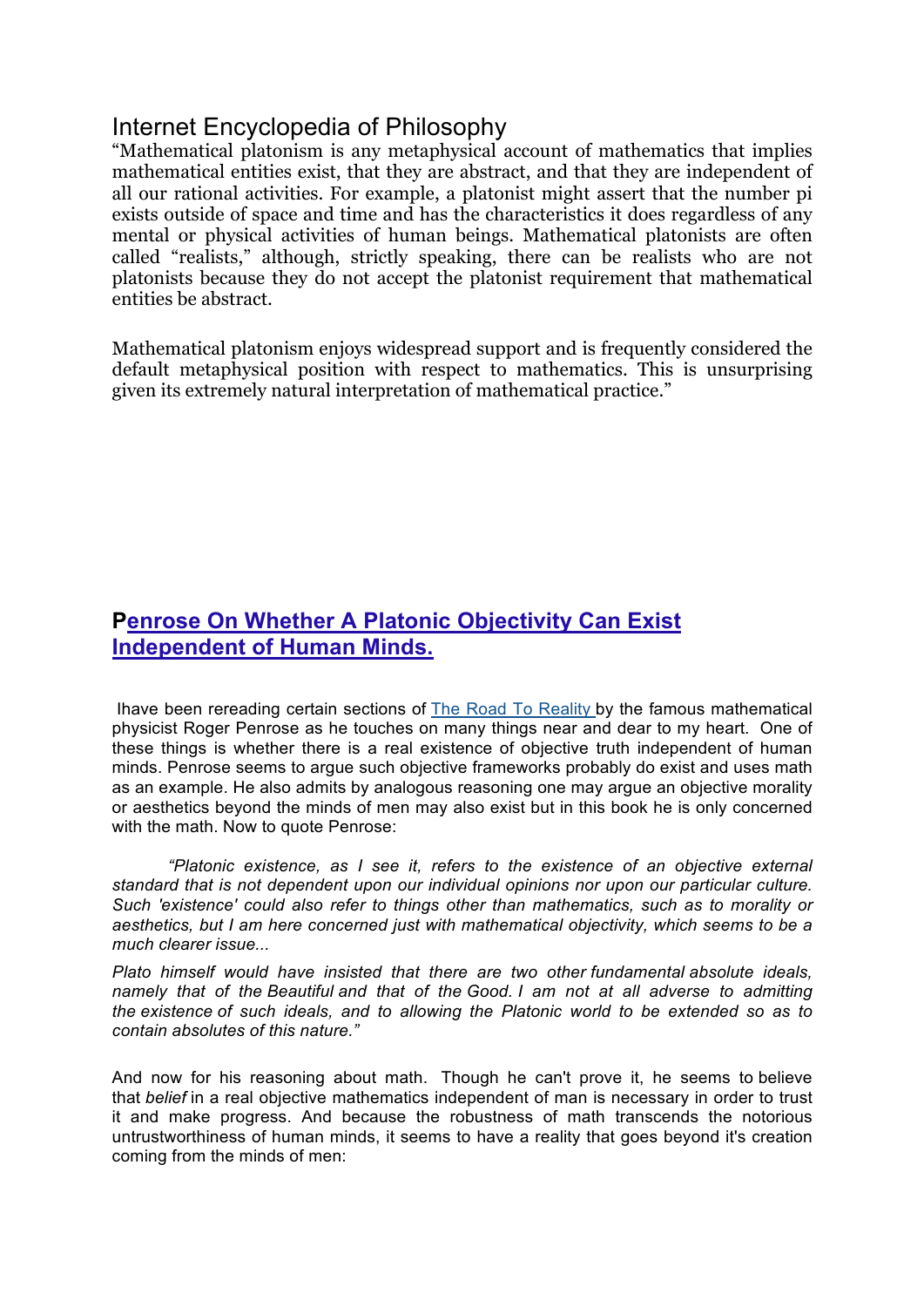*"Yet, there is something important to be gained in regarding mathematical structures as having a reality of their own. For our individual minds are notoriously imprecise, unreliable, and inconsistent in their judgements. The precision, reliability, and consistency that are required by our scientific theories demand something beyond any one of our individual (untrustworthy) minds. In mathematics, we find a far greater robustness than can be located in any particular mind. Does this not point to something outside ourselves, with a reality that lies beyond what each individual can achieve?..".*

He then says a typical critique is that math is just a product of human minds but has these amazing properties because it has been distilled down over years to those human ideas that can consistently be shown to be true by all. He then says this line of reasoning is circular because for everyone to agree that something is right requires an external standard. (Leading us back to an external objective existence.) He then says:

Mathematics itself indeed seems to have a robustness that goes far beyond what any individual mathematician is capable of perceiving. Those who work in this subject, whether they are actively engaged in mathematical research or just using results that have been obtained by others, usually feel that they are merely explorers in a world that lies far beyond themselves--a world which possesses an objectivity that transcends mere opinion, be that opinion their own or the surmise of others, no matter how expert those others might be.

He then decides to illustrate how we might expect history to be different if math was subjective. Fermat's last theorem was proposed as being true 350 years before it was proven. If the theorem was subjective and culturally relativistic, then over 350 years with so many cultures contemplating the idea, surely a counterexample may have been constructed. Back to Penrose:

*"Let me illustrate this issue by considering one famous example of a mathematical truth, and relate it to the question of 'objectivity'. In 1637, Pierre de Fermat made his famous assertion now known as 'Fermat's Last Theorem.'... Fermat's mathematical assertion remained unconfirmed for over 350 years, despite concerted efforts by numerous outstanding mathematicians. A proof was finally published in 1995...*

*Now, do we take the view that Fermat's assertion was always true, long before Fermat actually made it, or is its validity a purely cultural matter, dependent upon whatever might be the subjective standards of the community of human mathematicians? Let us try to suppose that the validity of the Fermat assertion is in fact a subjective matter. Then it would not be an absurdity for some other mathematician X to have come up with an actual and specific counter-example to the Fermat assertion, so long as X had done this before the date of 1995...*

*I think that virtually all mathematicians, irrespective of their professed attitudes to 'Platonism', would regard such possibilities as patently absurd."*

**In conclusion:** Just because humans *discovered* something, like math, doesn't mean they *invented* its objective reality. Belief in such an objective existence independent of the minds of men leads one to be able to

"*feel that they are merely explorers in a world that lies far beyond themselves--a world which possesses an objectivity that transcends mere opinion."*

A world, as Penrose describes later, that seems to transcend time and this mortal sphere as it seems to be vastly larger then what is needed to describe this physical world and in fact would be largely unknown if we tried to limit math to that which does seem applicable to this mortal sphere. And as Penrose alludes to in the first quote, if the existence of an objective mathematics beyond the minds of men actually exists, what what other such objective frameworks my exist in reality? I will let the readers decide for themselves but the possibility